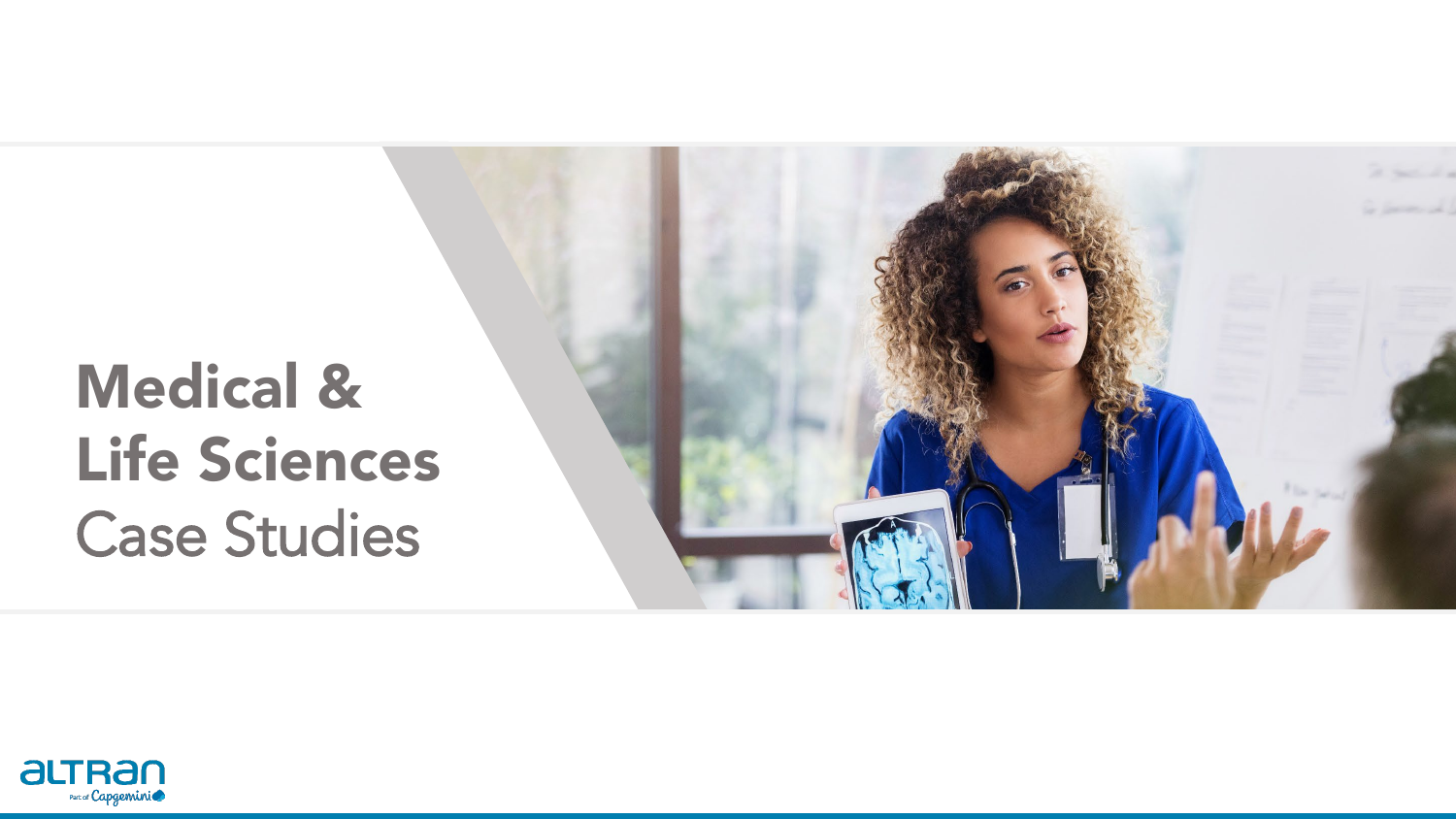# **LVAD Controller and Monitor**

Commercialization of product in less than 18 months

 $\bullet\bullet\bullet$ 

## **The Situation**

影

Left Ventricular Assist Device manufacturer that is CE approved and sold in Europe wants to enter the U.S. market. The device needs Class III device approval and the company was up against a tight 18-month plan to commercialize the product.

 $\ddot{ }$ 

# **Challenges**

- To remain competitive, must release a product to U.S. market quickly
- Availability of key staff to focus on commercialization efforts is limited due to clinical trial work
- Lack of systems knowledge with Class III medical devices

- Established a phased development plan to ensure product release within 18-month window
- Systems engineering support met product launch time frame
- Reduced regulatory risk by identifying verification and validation criteria

## **Solution Proven Results**

 $E$ 

- **Achieved commercialization** of product in 17 months
- **Product received FDA Class III approval**
- **Established processes and procedures for** future regulated product development

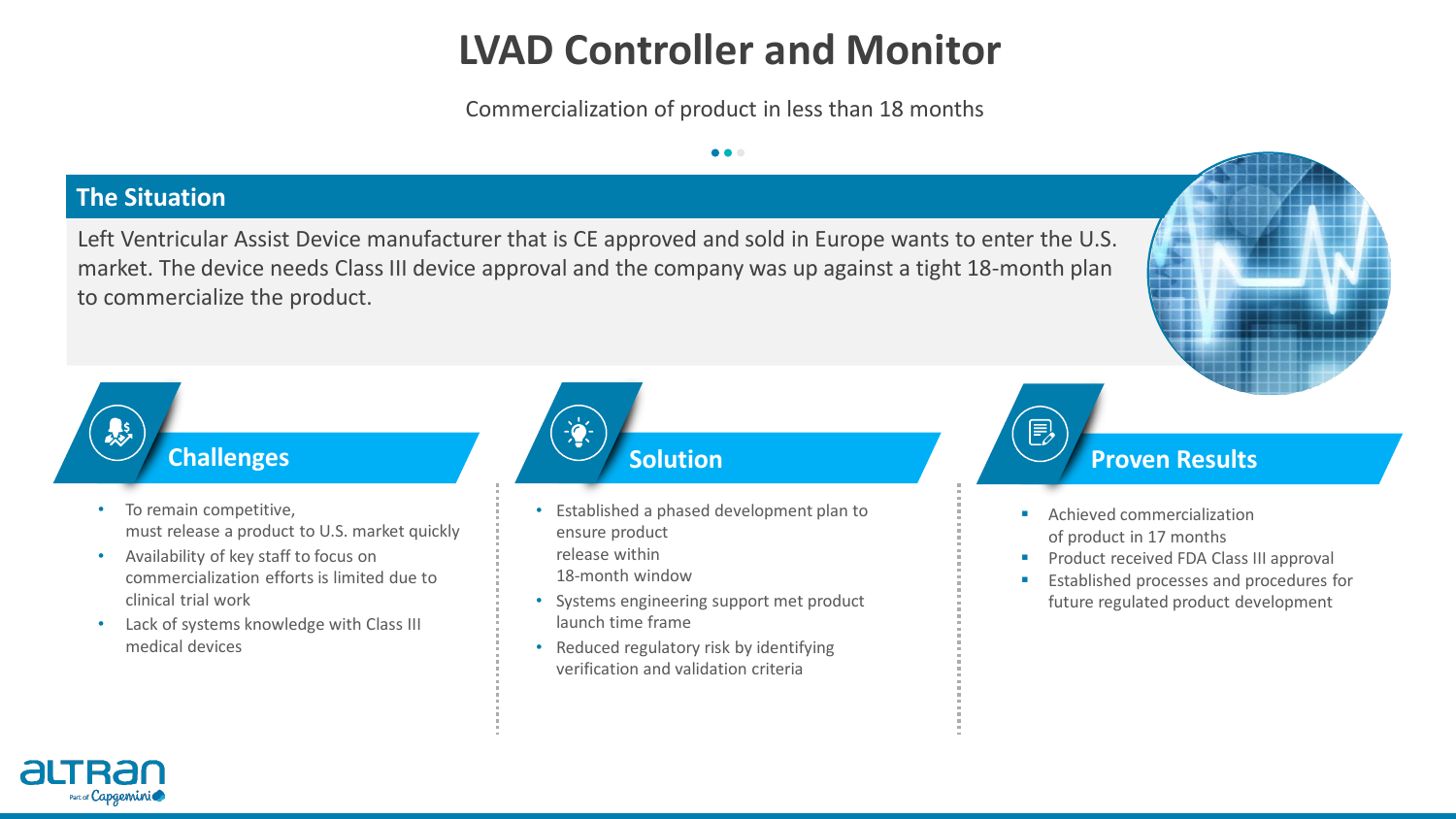# **Radiation Therapy Control System**

 $\bullet\bullet\bullet$ 

Delivery of real-time control system for radiation oncology

## **The Situation**

Venture-funded medical device company focused on developing advanced radiation therapy technology struggling with development effort of a combined real-time imaging and radiation therapy system for cancer treatment.



- Development effort late and over budget – threatening cancellation of entire program
- Needed assessment of current control system design effort to determine what, if anything, could be saved

- Designed and built new control system including software, programmable logic, printed circuit boards and mechanical enclosures
- Provided on-site integration and performance testing support
- Provided on-site verification



#### **Solution Proven Results**

- New radiation therapy control system delivered in time for performance demonstration
- Additional Beta test sites arranged
- **Enabled the start of 510(k) submission to** FDA